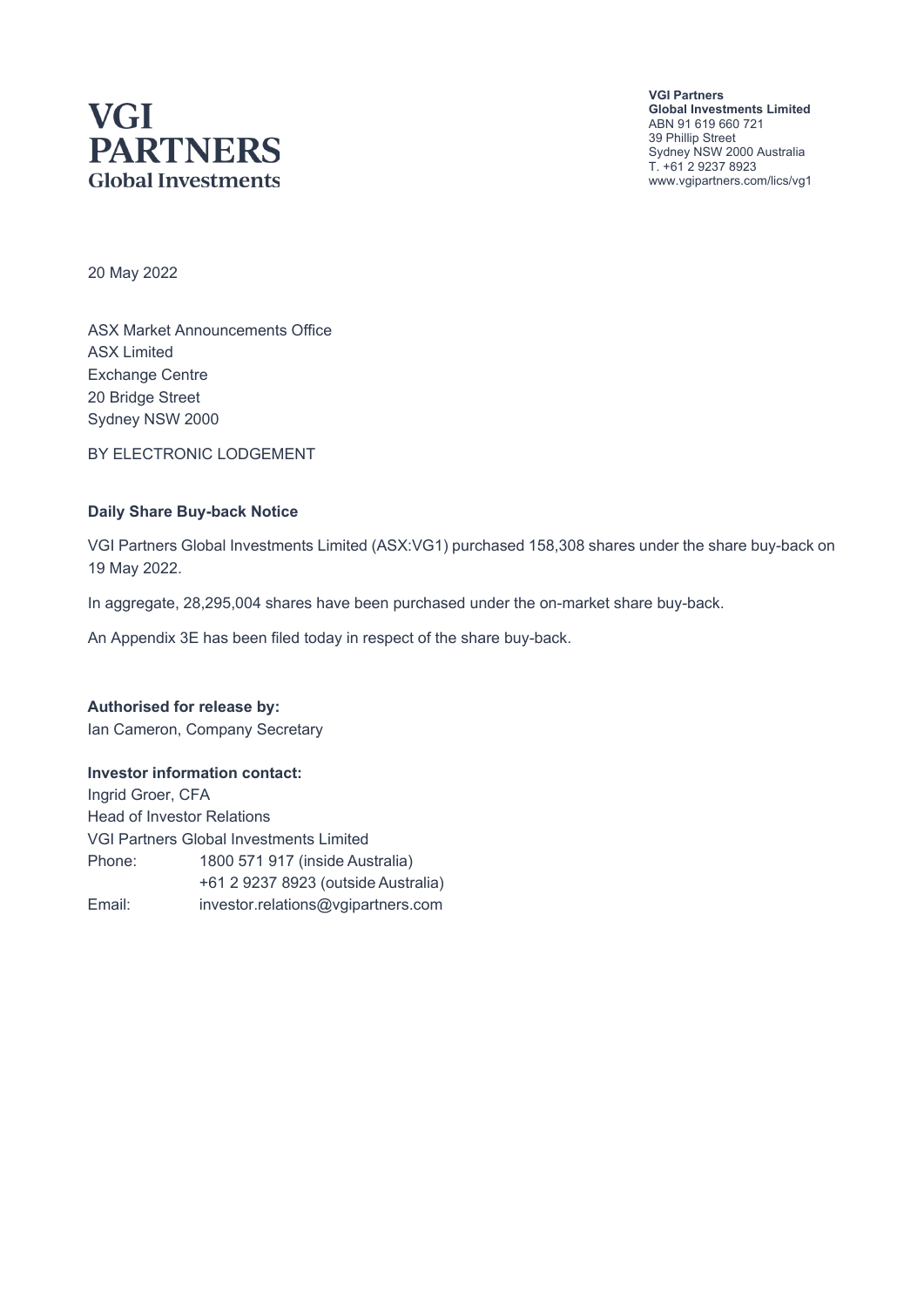*Rule 3.8A*

# **Appendix 3E**

## **Daily share buy-back notice (***except* **minimum holding buy-back and selective buy-back)**

*Information and documents given to ASX become ASX's property and may be made public.* Introduced 1/9/99. Origin: rule 3.6, Appendix 7C. Amended 30/9/2001, 11/01/10

| Name of entity                                 | ABN/ARSN       |  |
|------------------------------------------------|----------------|--|
| <b>NGI Partners Global Investments Limited</b> | 91 619 660 721 |  |

We (the entity) give ASX the following information.

#### **Information about buy-back**

1 Type of buy-back On-market buy-back within 10/12 limit

2 Date Appendix 3C was given to ASX

18 August 2020

### **Total of all shares/units bought back, or in relation to which acceptances have been received, before, and on, previous day**

|   |                                                                                                                                              | <b>Before previous</b><br>day | Previous day |
|---|----------------------------------------------------------------------------------------------------------------------------------------------|-------------------------------|--------------|
| 3 | Number of shares/units bought<br>back or if buy-back is an equal<br>access scheme, in relation to<br>which acceptances have been<br>received | 28,136,696                    | 158,308      |
|   | Total consideration paid<br>or<br>payable for the shares/units                                                                               | \$63,491,776.56               | \$251,741.38 |

<sup>+</sup> See chapter 19 for defined terms.